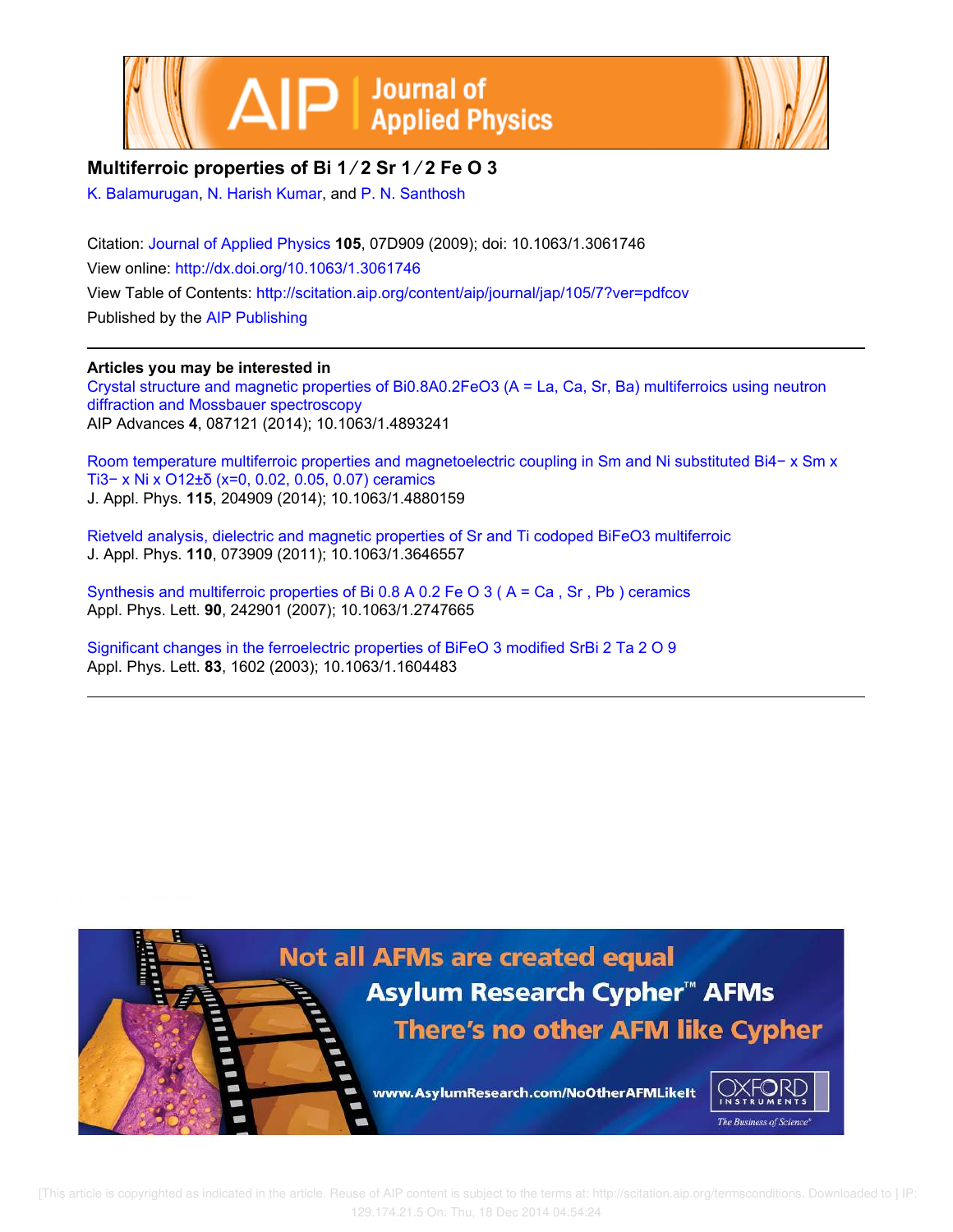# **Multiferroic properties of Bi1/2Sr1/2FeO<sup>3</sup>**

K. Balamurugan, N. Harish Kumar, and P. N. Santhosh<sup>a)</sup>

*Department of Physics, Indian Institute of Technology Madras, Chennai 600036, Tamil Nadu, India*

Presented 11 November 2008; received 21 September 2008; accepted 23 October 2008; published online 9 February 2009)

Polycrystalline  $Bi_{1/2}Sr_{1/2}FeO_3$  was synthesized by solid state reaction method. Powder x-ray diffraction pattern of the sample was fitted using a noncentrosymmetric rhombohedral crystal system of space group *R*3*c*. The sample was found to be free from any secondary phases. This single phase material exhibits simultaneously ferrimagnetism and ferroelectricity with magnetic and electrical Curie transitions at  $T_{\text{CM}}$ =745 K and  $T_{\text{CE}}$ =465 K, respectively. Origin of this spontaneous magnetic order is discussed using the superexchange interaction between Fe ions. The observed ferroelectric polarization is explained based on the spontaneous ordering of 6*s* 2 lone pair electrons of  $Bi<sup>3+</sup>$  ions and a possible coexistence of charge-ordering of site- and bond-centered types. © 2009 American Institute of Physics. [DOI: 10.1063/1.3061746]

## **I. INTRODUCTION**

Recently, there has been intense search for single phase materials exhibiting two or all the three ferroic (ferromagnetic, ferroelectric, and ferroelastic) properties simultaneously, known as multiferroics.<sup>1</sup> However the definition of multiferroics is flexible to adapt antiferroic order as well.<sup>2</sup> The attracting feature of the multiferroic materials is the coupling between their order parameters. This enables manipulation of the magnetic and electric polarizations by electric and magnetic fields, respectively. This is known as the magnetoelectric (ME) effect.<sup>3</sup> However, most of the existing single-phase ME multiferroics, e.g.,  $\text{BiMnO}_3^4$  do not exhibit ME effect at room temperature. Bismuth ferrite  $(BiFeO<sub>3</sub>)$  is a ferroelectric with relatively high ferroelectric Curie temperature  $(T_{\text{CE}} \sim 1103 \text{ K})$  and an antiferromagnet with high Néel temperature  $(T_N \sim 643 \text{ K})$ . Ferroelectricity in this compound is due to the spontaneous ordering of  $6s<sup>2</sup>$  lone pair electrons of Bi3+ ions. Its *G*-type antiferromagnetic ordering is modulated by spiral spin structure of long wavelength of  $\sim$  620 Å. Hence, it possess a weak ferromagnetism;  $5,6$  but its linear ME effect is inhibited. Due to its high transition temperature and the possibility to suppress this spiral spin structure many solid solutions based on BiFeO<sub>3</sub> have been investigated.<sup>7–9</sup> For example, Das et al.<sup>10</sup> observed enhanced ferroelectric and ferromagnetic properties in La modified  $BiFeO<sub>3</sub>$  ceramics.

We investigated the possibility of multiferroism at room temperature in 50% Sr substituted BiFeO<sub>3</sub>. In this bismuth strontium ferrite,  $Bi_{1/2}Sr_{1/2}FeO_3$ , the Fe ions take two mixed valence states that might lead to a possible charge ordering (CO) similar to the one observed in  $Bi_{1/2}Sr_{1/2}MnO_3$ .<sup>11</sup> In this paper we present the structural, magnetic, and ferroelectric properties of polycrystalline  $Bi_{1/2}Sr_{1/2}FeO_3$ . This material exhibits simultaneously ferrimagnetism and ferroelectricity at room temperature. To our knowledge, this is the first report on the multiferroism of  $Bi_{1/2}Sr_{1/2}FeO_3$ .

## **II. EXPERIMENTAL DETAILS**

Polycrystalline  $Bi_{1/2}Sr_{1/2}FeO_3$  powder sample was prepared using the reagents (all from Sigma-Aldrich)  $Bi<sub>2</sub>O<sub>3</sub>$ (99.999%), SrCO<sub>3</sub> (99.9+%), and Fe<sub>3</sub>O<sub>4</sub> (99.99%) by standard solid state reaction method. An excess quantity of  $Bi<sub>2</sub>O<sub>3</sub>$  $(5 \text{ wt } \%)$  was added to the stoichiometric proportion of these starting materials in order to compensate the Bi evaporation during heat treatment of the mixed reagents.<sup>12</sup> This mixture was heated first at 873 K for 12 h. Final heat treatment was performed at 1123 K for 24 h with intermediate grinding to get good homogeneity. The pellet used for ferroelectric studies was sintered at 1123 K for 12 h. The powder x-ray diffraction (XRD) data of the sample were collected using (PANalytical X'Pert Pro) x-ray diffractometer with Cu  $K\alpha$ radiation. Crystal structure refinements were carried out using General Structure Analysis System (GSAS).<sup>13</sup> Magnetization data were collected using a vibrating sample magnetometer. Morphology and element analysis, of the pellet used to study the ferroelectric properties of the sample, were carried out using scanning electron microscope (SEM) and energy dispersive x-ray (EDX) analysis, respectively. Ferroelectric hysteresis loops at different temperatures were recorded using a homemade setup based on Sawyer–Tower circuit.<sup>14</sup>

## **III. RESULTS AND DISCUSSION**

#### **A. Crystal structure analysis**

Figure  $1(a)$  shows the results of the Rietveld refinements of the XRD data of  $Bi_{1/2}Sr_{1/2}FeO_3$ . The refinements were carried out using the rhombohedral crystal system with noncentrosymmetric *R*3*c* space group. The difference profile (Diff.) between the observed (Obs.) and calculated (Calc.) diffraction patterns is shown at the bottom of the plot. A good fit was obtained with *R* factors  $R_{wp} = 3.51\%$ ,  $R_p$ =2.66%, and  $\chi^2$ =1.764. The refined lattice constants and volume of the unit cell are  $a=5.5833 \text{ Å}$ ,  $c=13.6837 \text{ Å}$ , and  $V=369.42 \text{ Å}^3$ , respectively. The point group 3*m* of *R*3*c* is noncentrosymmetric which allows the existence ferroelec-

a)Electronic mail: santhosh@physics.iitm.ac.in. Tel.: +91 44 2257 4882.  $FAX: +914422574852$ 

 <sup>[</sup>This article is copyrighted as indicated in the article. Reuse of AIP content is subject to the terms at: http://scitation.aip.org/termsconditions. Downloaded to ] IP: 129.174.21.5 On: Thu, 18 Dec 2014 04:54:24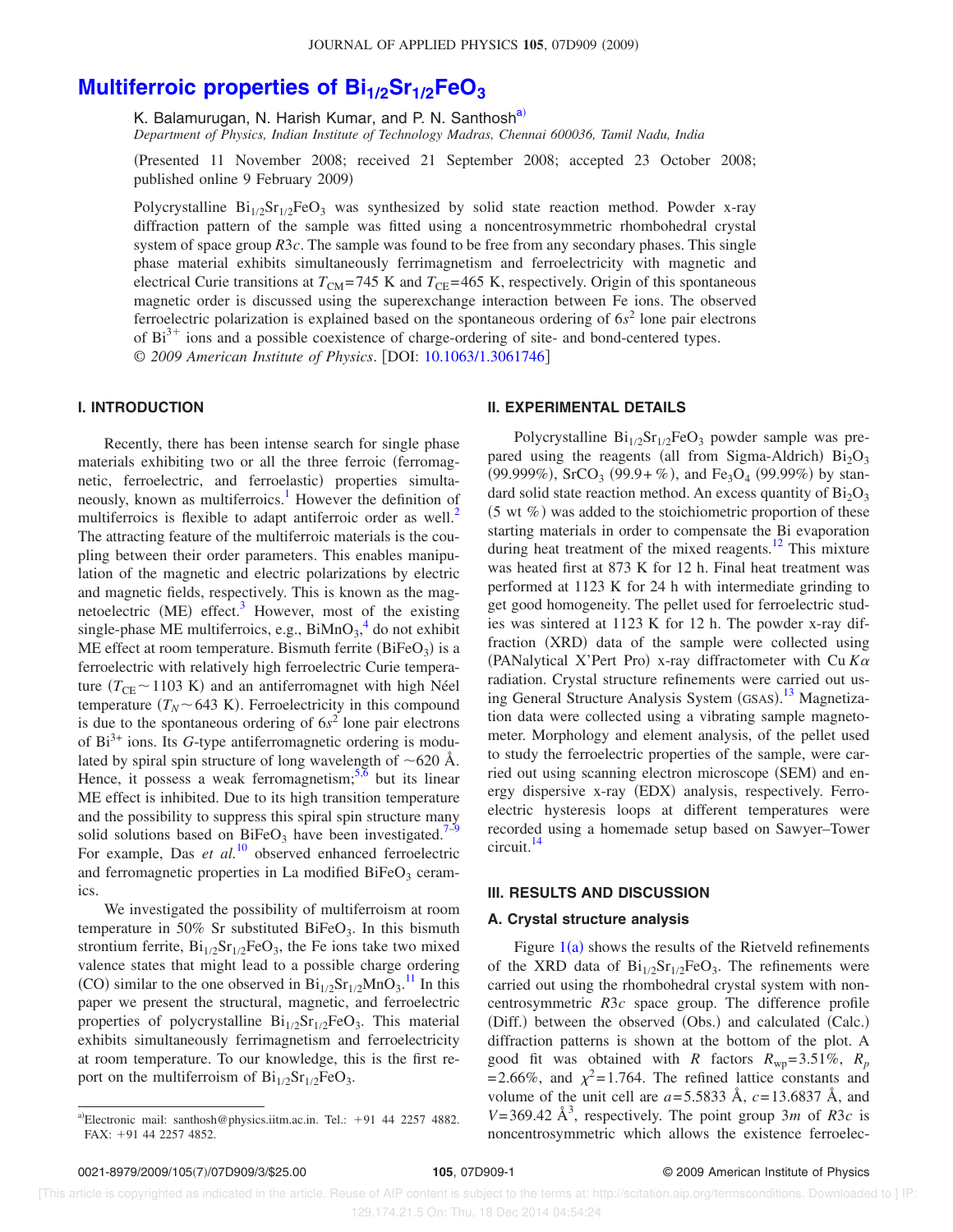

FIG. 1. (Color online) (a) Results of this Rietveld analysis of the XRD pattern of  $Bi_{1/2}Sr_{1/2}FeO_3$ . The difference between the observed pattern (Obs.) and the calculated pattern (Calc.) is shown below these Obs. and Calc. patterns. Peak positions (Peak Pos.) are marked by small vertical lines. (b) Crystal structure of  $Bi_{1/2}Sr_{1/2}FeO_3$ . The dashed arrow mark indicate the [1-1 0.5] direction. The solid arrow indicates a typical downward displacement of Bi<sup>3+</sup> ions along the *c* axis.

tricity in the sample as in the case of its parent compound BiFeO<sub>3</sub>. Figure 1(b) shows the unit cell of  $Bi_{1/2}Sr_{1/2}FeO_3$ which was plotted by CRYSTALMAKER 2.0 using a crystallographic information file (.cif) created by GSAS. There are two kinds of Fe–O bonds with bond lengths of 1.789 and 2.297 Å [which appear alternatively along the  $[1-1 \ 0.5]$  direction as indicated by a dashed arrow in Fig.  $1(b)$ ]. Comparing these values with the calculated bond lengths of 1.855 and 2.180 Å of Fe–O bonds of 5+ and 2+ ionic states of Fe using Shannon's table of effective ionic radii, $15$  we find that the Fe ions in this compound are in the  $Fe^{2+}$  and  $Fe^{5+}$  states. This is compatible with the 50% replacement of  $Bi^{3+}$  by  $Sr^{2+}$ . That is, instead of 50%  $Fe^{3+}$  and 50%  $Fe^{4+}$  as one would normally expect we have 50% Fe<sup>2+</sup> and 50% Fe<sup>5+</sup> ions. It is noteworthy here that the existence Fe ions in 5+ oxidation state had been confirmed using Mössbauser spectra in La<sub>0.5</sub>Ca<sub>0.5</sub>FeO<sub>3−</sub> at temperatures ≤175 K by Liang *et al.*<sup>16</sup> and at room temperature in  $La_{1-x}Sr_{1-x}FeO_{3-\delta}$  by Dann *et al.*<sup>17</sup>

## **B. Morphology and element analysis**

A well polished pellet sample was used for morphology and element analysis. Figure 2 shows EDX data collected



FIG. 2. (Color online) EDX data indicating the elements present in the sample. Inset: the elemental composition (table) of the polished pellet.

from this sample, which indicate the presence of the elements Bi, Sr, Fe, and O. The inset of Fig.  $2$  (table) shows the elemental composition of the pellet. The elemental composition or atomic percentage (at. %) obtained from the EDX analysis is consistent with the stoichiometry 0.5:0.5:1:3 of the elements Bi, Sr, Fe, and O. From the color contrast of the SEM images taken at various regions with different magnifications, EDX analysis, and results of Rietveld analysis of the XRD data, we find that the sample is free from secondary phases.

## **C. Magnetic properties**

The field dependent magnetization of  $Bi_{1/2}Sr_{1/2}FeO_3$  exhibits a clear hysteresis loop as shown in Fig. 3. The magnetization shows a maximum magnetization value of  $\sim$ 1.32 emu/g and no tendency to saturate up to the maximum applied filed of 1.5 T. We find a remanent magnetization of  $M_r = 0.534$  emu/g and a coercivity of  $H_c = 0.21$  T. The inset of Fig. 4 shows the temperature dependent magnetization for the applied field of 0.1 T. As the temperature is



FIG. 3. (Color online) Field dependent magnetization at 300 K. Inset: temperature dependent magnetization, indicating magnetic Curie transition at  $T_{CM}$ =745 K of  $Bi_{1/2}Sr_{1/2}FeO_3$ .

 [This article is copyrighted as indicated in the article. Reuse of AIP content is subject to the terms at: http://scitation.aip.org/termsconditions. Downloaded to ] IP: 129.174.21.5 On: Thu, 18 Dec 2014 04:54:24